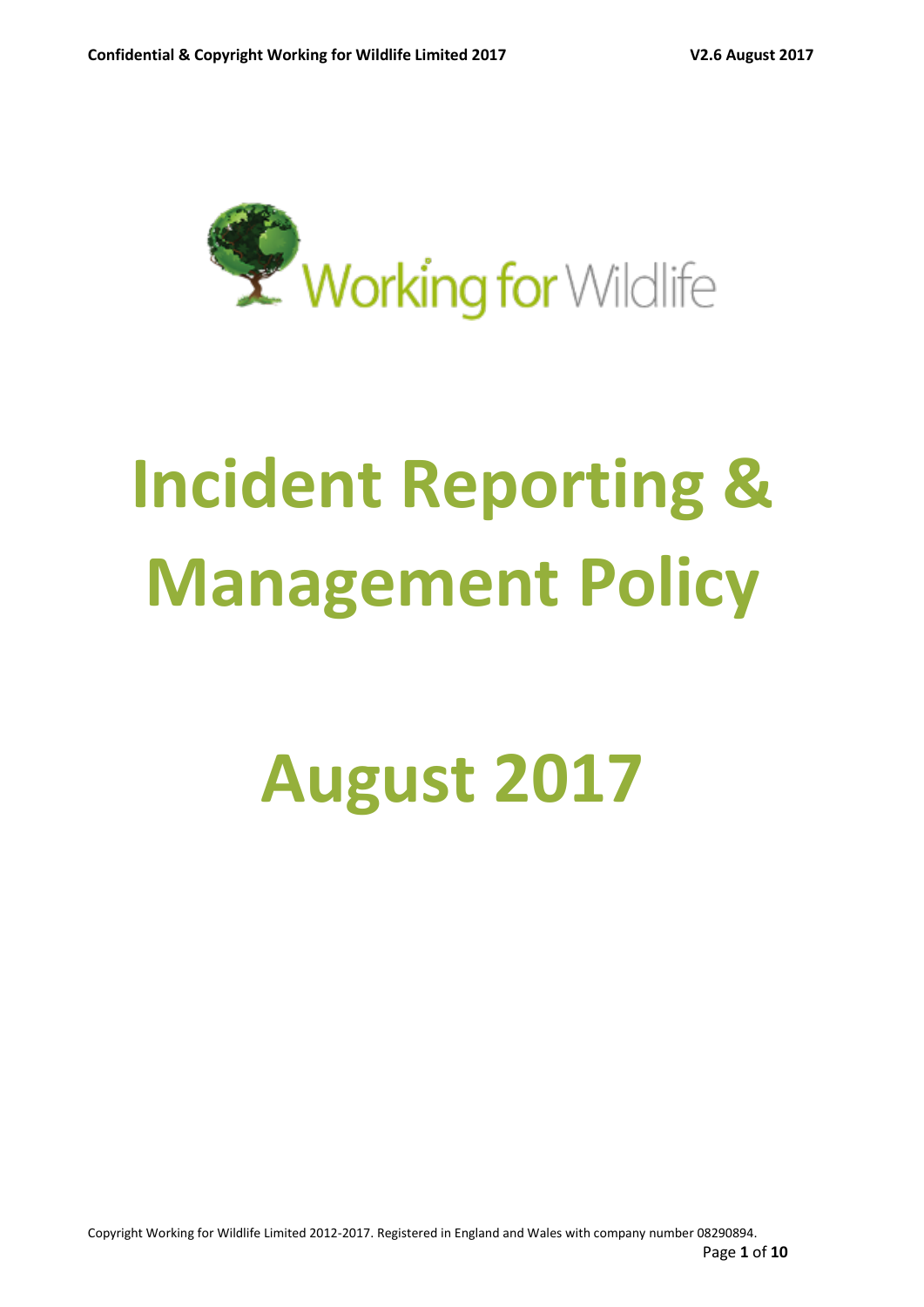# **Contents**

| $\mathbf{1}$ . |     |  |  |
|----------------|-----|--|--|
|                | 1.1 |  |  |
| 2.             |     |  |  |
| 3.             |     |  |  |
|                | 3.1 |  |  |
| 4.             |     |  |  |
| 5.             |     |  |  |
| 6.             |     |  |  |
| 7.             |     |  |  |
|                | 7.1 |  |  |
|                | 7.2 |  |  |
|                | 7.3 |  |  |
|                | 7.4 |  |  |
| 8.             |     |  |  |

#### <span id="page-1-0"></span>**1. Introduction**

Welcome to Working for Wildlife (W4W). We are extremely proud of our company and the team we have assembled to service and promote our business. It is fully understood and accepted that our staff are a most valuable asset and the key means by which we can achieve our goals of growth, profitability and ongoing success.

In order for us to continue providing our customers with the highest quality standards of service and best value for money, it is essential that we all share a common philosophy in the way we approach and perform our individual and collective duties and responsibilities. Each of us has an important part to play and all of us are reliant upon one another making a full contribution towards generating a harmonious and efficient working environment. We set out in this handbook the policies and procedures by which we have attained our present status and with which we will pursue our commitment to maximise and develop the potential of all our staff whilst maintaining lasting and mutually beneficial working relationships. Unless otherwise stated, our use of the term "staff" shall be deemed to include all others who represent Working for Wildlife either as employees, directors, contractors, sub-contractors or other third-parties or suppliers and unless otherwise stated all conditions of this policy shall apply to employees and non-employees representing the company. "Workplace" in the context of Working for Wildlife refers to any private site, event or building that a Working for Wildlife staff member uses to conduct their work.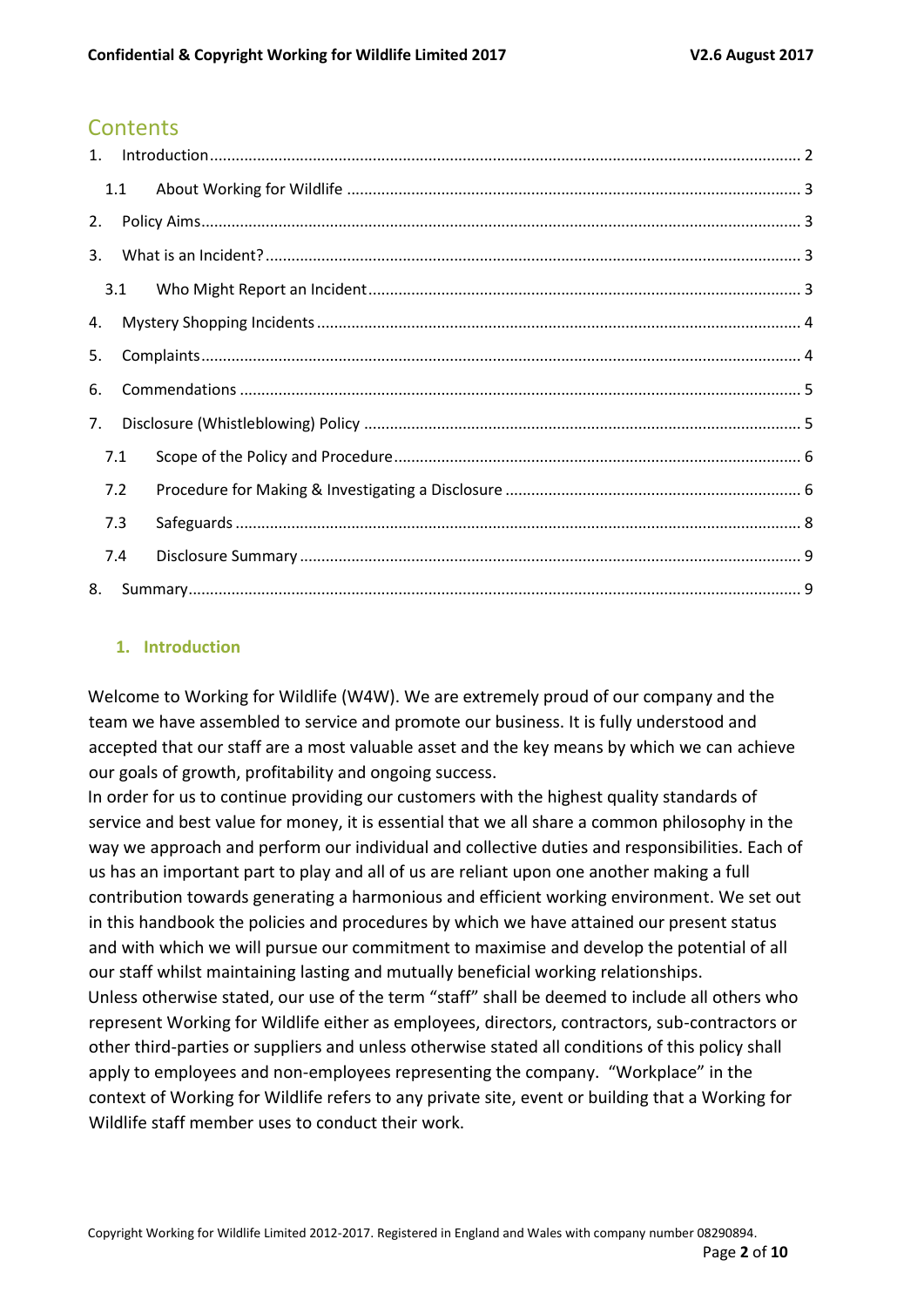We sincerely hope that you will enjoy a long and fruitful career or commercial engagement with us. Please read this policy carefully and address any queries that you might have to your line manager or Working for Wildlife administration.

#### <span id="page-2-0"></span>**1.1 About Working for Wildlife**

Working for Wildlife, a leading UK independent, specialist fundraising agency, is a member of the Institute of Fundraising (IoF), was a member of the Fundraising Standards Board (FRSB) prior to its replacement in 2016 by the new Fundraising Regulator (FR) and complies in all respects with the Code of Fundraising Practice and the associated Rule Books controlled and issued by FR and monitored for Compliance by the IoF.

Working for Wildlife's directors, staff, management team and many of our fundraisers started fundraising and membership recruitment in the early 1990s initially for the Wildlife Trusts network in the South West and eventually throughout the UK and Northern Ireland from where the business expanded further, primarily within the environmental and conservation charity sector fundraising for other charities such as The RSPB, The Woodland Trust, WWF (UK), The Wildfowl and Wetland Trust, Friends of the Earth, The Ramblers Association, Soil Association amongst others. In addition, W4W have represented a number of non-conservation related charities. Working for Wildlife Limited was formed in late 2012 to initially support and represent the RSPB and the Woodland Trust. The company now also represents WWF UK and Greenpeace UK.

#### <span id="page-2-1"></span>**2. Policy Aims**

This policy aims to set out clearly the expectations of W4W, and to ensure that all staff understand what an incident is and who might report one, the steps Working for Wildlife will take after an incident and the possible outcomes after an investigation.

#### <span id="page-2-2"></span>**3. What is an Incident?**

For Working for Wildlife, an incident includes - but is not limited to - any mystery shops conducted on fundraisers, any complaints made against any of our staff members, and any commendations made about our staff or general conduct.

#### <span id="page-2-3"></span>**3.1 Who Might Report an Incident**

Incidents can be reported from any number of sources but most commonly they will come from mystery shops (IoF or Woodland Trust), from venue and event staff/organisers, or from the general public. On occasion, a member of staff will want to report an incident involving the organisation or another member of staff. How these disclosures should be reported and dealt with is covered in Section 7 of this document.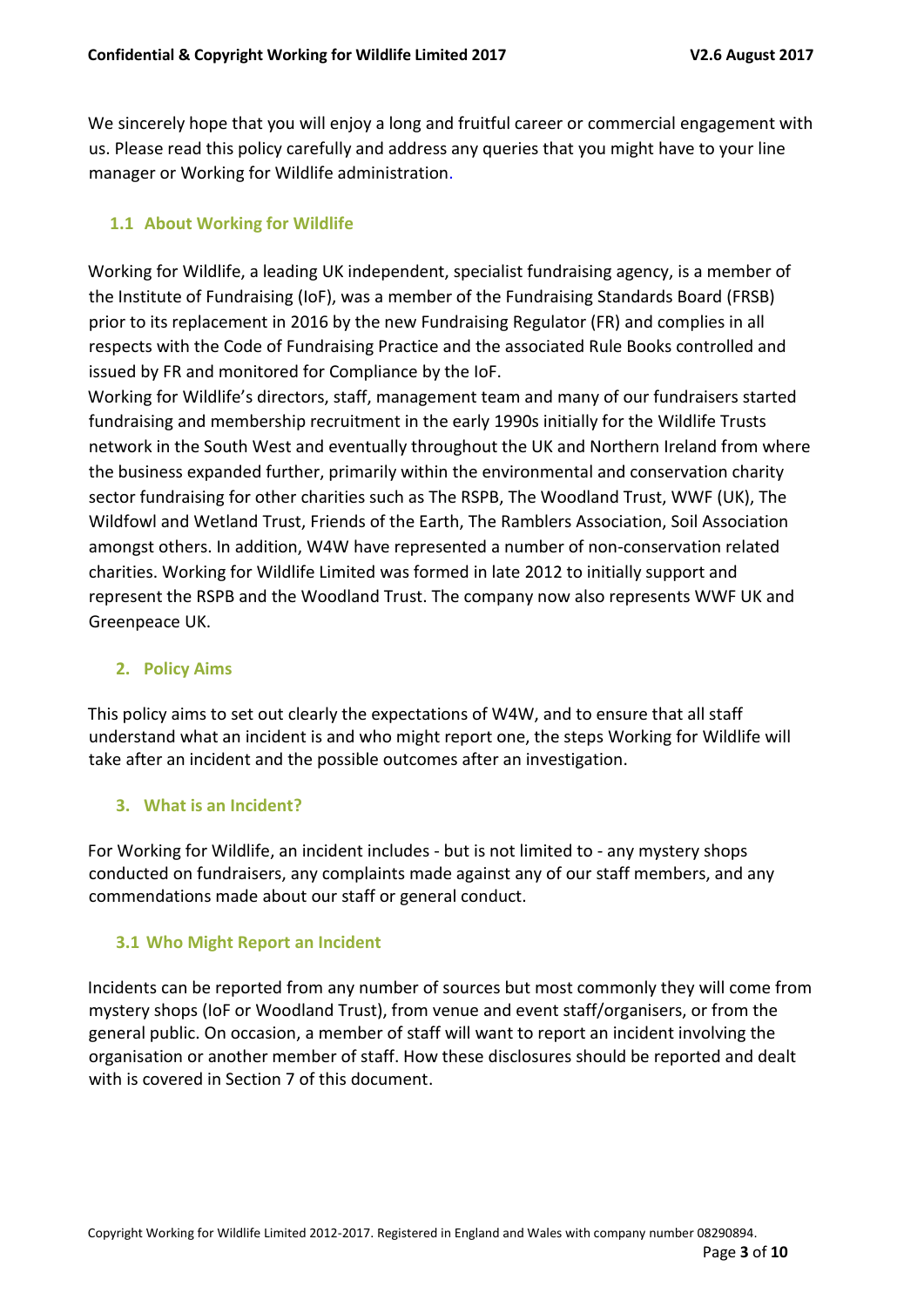#### <span id="page-3-0"></span>**4. Mystery Shopping Incidents**

All incidents of mystery shopping undertaken on a Working for Wildlife staff member, regardless of whether it is undertaken by the Institute of Fundraising or the Woodland Trust, are immediately accessible from the office. These electronic reports explain when and where the mystery shop took place and which fundraiser was working, as well as specifics about the conversation that took place. Scores are given dependent upon whether the finer details of signing up to donation and membership have been adequately explained and recruiters are marked accordingly. Fundraisers who achieve a score of 100% in a mystery shopping incident will be awarded by Working for Wildlife with a monetary bonus of £15. However, if fundraisers are mystery shopped by the IoF and are found to be in breach of any of the rules in the Fundraising Regulator's Private Site Fundraising Rulebook they will incur penalty points which have an equivalent monetary value of £1 per point accrued. Working for Wildlife withholds the right to pass these fines on to any fundraiser who is found to be in breach of any of the rules within the FR Rulebook.

Upon receiving a mystery shopping report, the office will pass the details on to the relevant Area Coordinator (AC) to feed back to the fundraiser in question. It is the AC's responsibility to decide if further steps are to be taken - no further action is required by Working for Wildlife at this stage unless the charity has raised an issue. In that case, a response would be made directly to the charity to let them know what has resulted from the report.

#### <span id="page-3-1"></span>**5. Complaints**

As a member of the Institute of Fundraising (IoF) and supporter of the Fundraising Regulator (FR), W4W have committed to following the Code of Fundraising Practice and to be compliant with the related Rule Books associated with each type of fundraising W4W undertakes. The standards set within the Code and Rule Books outline the behaviour that is expected of fundraisers and form the basis upon which the FR can investigate and adjudicate complaints about fundraising practice.

The Fundraising Regulator's Code of Fundraising Practice states in the Key Principles and Behaviours (Section 1.6: Complaints and Concerns):

- Organisations **MUST** have a complaints procedure which **MUST** apply to any Third Parties fundraising on their behalf;
- Organisations **MUST** respond to any complaints from donors, beneficiaries or other parties in a timely, respectful, open and honest way;
- Organisations **MUST** ensure that learnings from any complaints are acted upon.

A complaint is a statement that something is unsatisfactory or unacceptable. Most commonly, these are passed on to Working for Wildlife directly from the charity after a complaint has been made to them, but on occasion Working for Wildlife may receive a complaint directly from a member of the public or from venue and event staff/organisers.

All complaints about a specific recruiter are passed on to the relevant AC and it is their responsibility to investigate further and decide what further action (if any) needs to be taken. The seriousness of the allegations and what occurred during the incident will affect the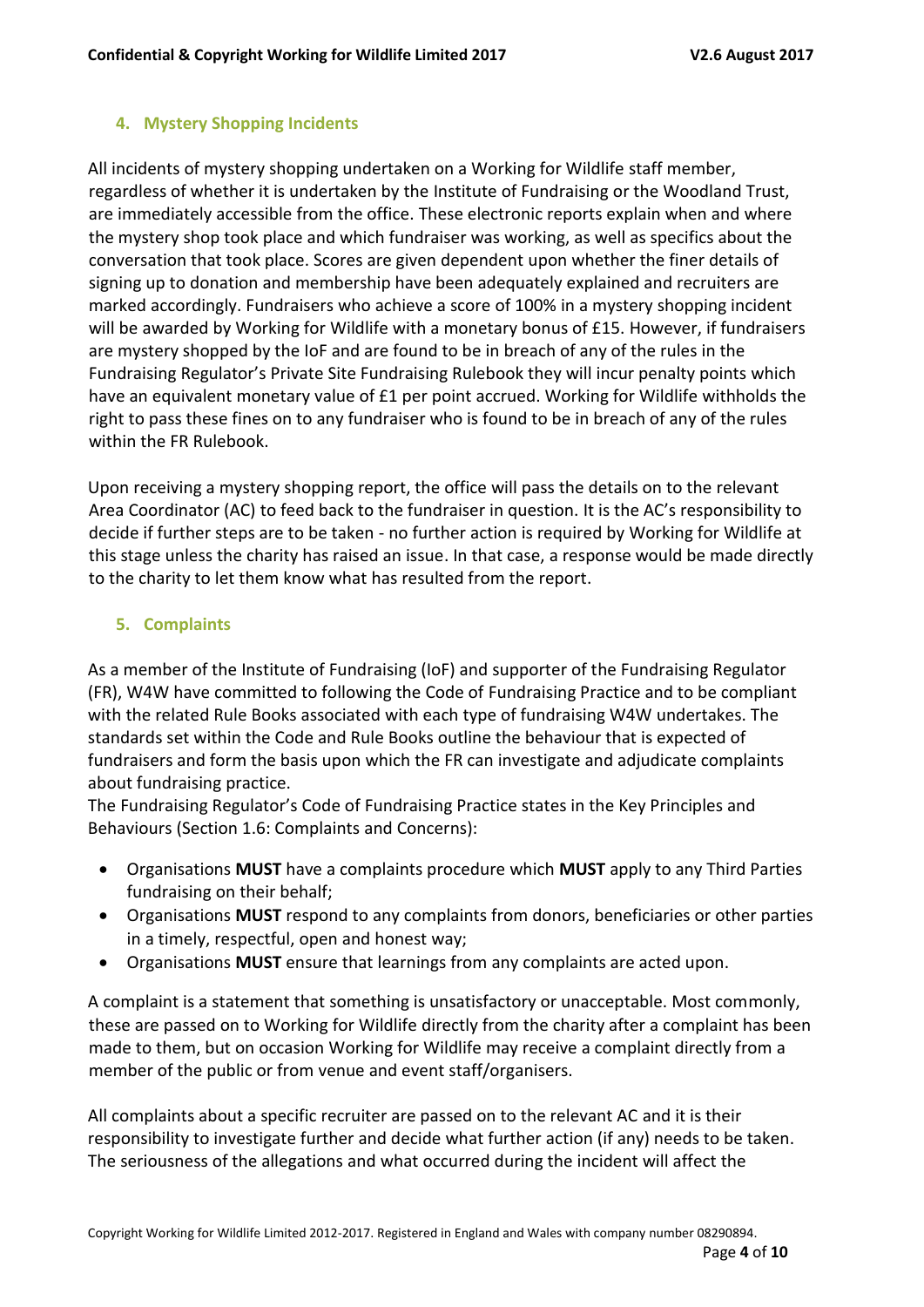required turnaround time and what action is taken. This could include (but is not limited to) further training or disciplinary action (verbal warning, written warning, or contract termination). Complaints received directly from the charity that are deemed to be serious require a response within 8 working hours, so if the AC cannot be contacted, Working for Wildlife will step in to ensure that the charity gets an answer in the agreed timeframe. For minor complaints, Working for Wildlife endeavour to respond within 48 hours where possible.

If a complaint is made to Working for Wildlife about the company's conduct and general fundraising standards, they will endeavour to address the concerns that are raised directly. However, if the individual does not feel that this was dealt with in a satisfactory manner, the issue must be taken to the Institute of Fundraising who will follow their own disciplinary procedures to investigate the complaint and allegations that have been made.

All complaints made - whether about a specific fundraiser or about the organisation - will be investigated and appropriate action will be taken to try to resolve the issue or to ensure that it does not occur again. The party who made the complaint will be responded to in a timely manner, to ensure that they are made aware of the outcome of their complaint.

#### <span id="page-4-0"></span>**6. Commendations**

Not all incidents that occur are negative and it is not uncommon for us receive praise or recognition for our excellent work at a venue or show. This feedback is often originally given to the Event Coordinators (ECs) when they contact a venue or show organiser to make bookings, although it is occasionally passed on to the office via email or letter. All commendations that W4W receive for individual recruiters are forwarded on to their AC to pass on their compliments.

#### <span id="page-4-1"></span>**7. Disclosure (Whistleblowing) Policy**

The Fundraising Regulator's Code of Fundraising Practice states in the Key Principles and Behaviours (Section 1.6: Complaints and Concerns) that fundraising organisations must have a clear and published internal procedure for members of staff and volunteers to report any concerns they may have regarding their organisation's fundraising practice. This could be either a standalone policy or part of a wider whistleblowing policy made available to staff and volunteers. In either case, the policy **MUST** include:

- The type of issues that can be raised and the process for doing so;
- How the person raising a concern will be protected from victimisation and harassment;
- How and what the organisation will do in response to receiving such information; and
- How an individual can escalate their concerns on fundraising practice to the Fundraising Regulator or the Independent Fundraising Standards and Adjudication Panel for Scotland in the event that internal consideration is not possible.

The Public Interest Disclosure Act 1998 gives legal protection to employees against being dismissed or penalised by their employers because of publicly disclosing certain serious concerns.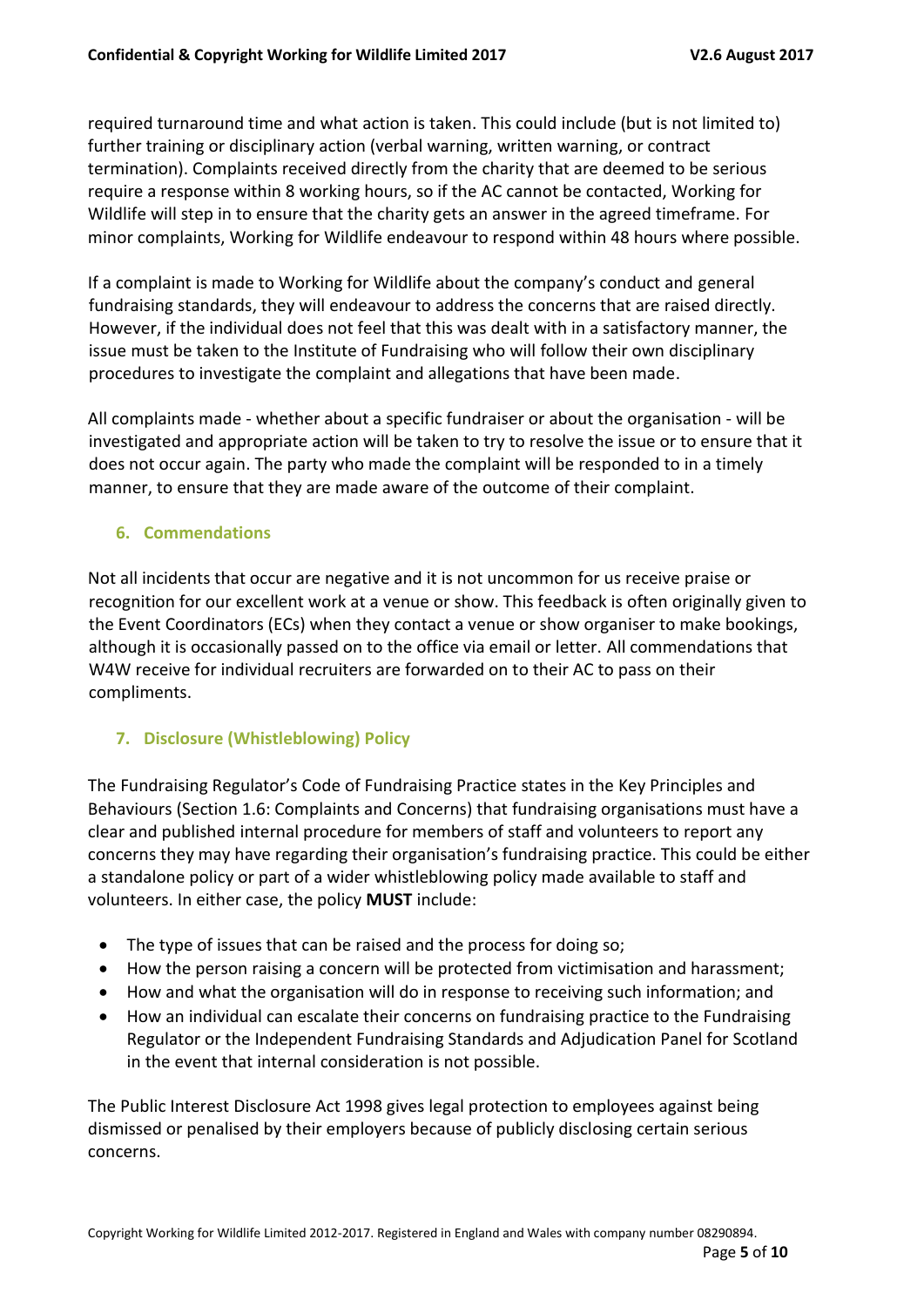It is often members of staff who are the first to know if someone in the organisation appears to be acting illegally or improperly. They may feel apprehensive or anxious about raising their concerns, and their loyalty to the company or to a colleague may prevent them from coming forward. They might also be concerned that they will not be taken seriously or that making a disclosure might provoke action against themselves. However, individuals who have knowledge or reasonable suspicion of wrongdoing are encouraged to come forward without fear of reprisal. Working for Wildlife takes all wrongdoing seriously and any evidence or allegations suggesting such behaviour will be investigated thoroughly and with absolute confidentiality. The purpose of this policy is to assist and enable all members of staff to raise concerns or to disclose information which they believe, in good faith, may indicate malpractice. Individuals are encouraged and expected to use this procedure rather than to air their grievances outside of the organisation. There are possible consequences of not following this procedure, which are set out below.

# <span id="page-5-0"></span>**7.1 Scope of the Policy and Procedure**

This policy is concerned with alleged malpractice, impropriety or wrongdoing in the organisation which is in Working for Wildlife's or public interest to disclose. This might include, but is not limited to:

- Financial malpractice or impropriety or fraud;
- Failure to comply with a legal obligation or with the rules and regulations established by the Fundraising Regulator and/or Institute of Fundraising;
- Dangers to health and safety or the environment;
- Criminal activity;
- Improper conduct or unethical behaviour including any offence under the Bribery Act 2010;
- Miscarriage of justice;
- Attempts to conceal any of above.

It can be difficult to decide whether an incident falls within the disclosure policy and it may be that, when concerns are investigated, it appears appropriate to address them through other means or more specific policies. For instance, to be reviewed and investigated as a complaint or dealt with via the Grievance Policy or Disciplinary Policy. In such cases the matter will not normally be covered by the Public Interest Disclosure Act procedures.

#### <span id="page-5-1"></span>**7.2 Procedure for Making & Investigating a Disclosure**

1. As a first point of contact concerns should normally be expressed in writing to Harley Hannan-Mattock [\(incidents@working4wildlife.org\)](mailto:incidents@working4wildlife.org) at the Working for Wildlife office in Plymouth, who is designated as the person primarily responsible for overseeing this procedure. If, however, an allegation directly concerns Harley, or his involvement would not be appropriate for any other significant reason, then the allegation may be sent in writing to Diana Thompson [\(diana@working4wildlife.org\)](mailto:diana@working4wildlife.org), who may in turn, refer the matter to the Managing Director or the Institute of Fundraising (whoever is most appropriate).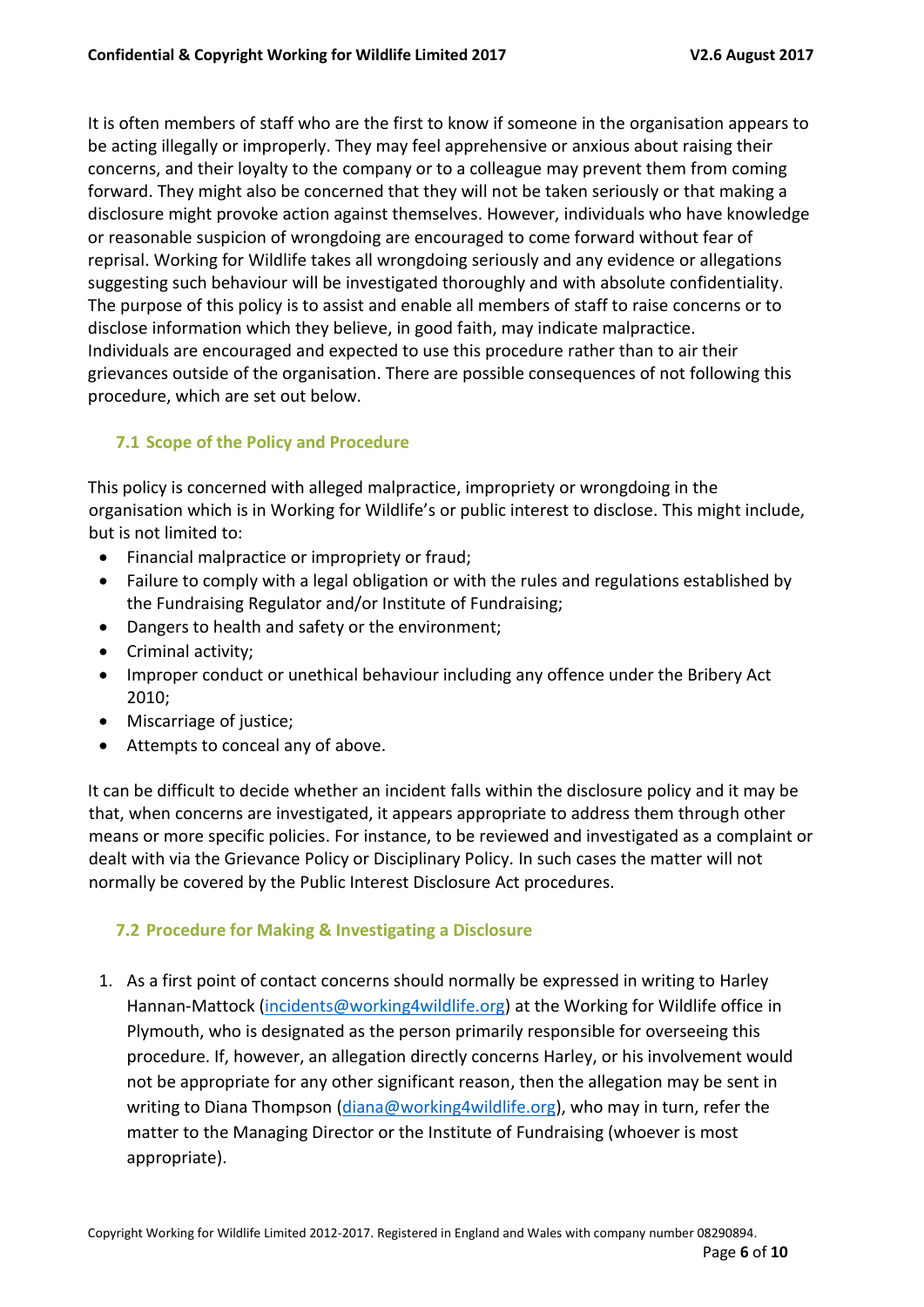- 2. On receipt of an allegation the person to whom the disclosure was made (or referred) will consider the information disclosed and decide whether the matter falls within the scope of this policy, and if so, whether there are grounds for proceeding with an investigation.
	- i. If the matter falls outside of this procedure but within another, then the individual making the disclosure will be informed and directed to the appropriate policy and process.
	- ii. If it is decided that there are insufficient grounds on which to proceed the individual making the disclosure will be informed and with be given the chance to provide further information and resubmit their concerns.
	- iii. If there are grounds for proceeding, the person to whom the disclosure was made (or referred) will decide how the investigation should be undertaken. This will depend on the nature of the allegation, but may involve:
		- a. An internal investigation conducted by an independent member of our compliance team;
		- b. Referring the matter to the Institute of Fundraising or the Fundraising Regulator;
		- c. Referring the matter to the police;
		- d. An independent external enquiry.
- 3. An investigation will not be conducted by any person who may have to make a significant decision arising from the findings. It will be conducted as sensitively as possible and normally be complete within eight weeks of the disclosure being made. The investigation will also consider concepts of natural justice and the need to safeguard individual reputations.

When an allegation concerns a named individual, the person concerned will be informed of the allegation and of the evidence supporting it. He/she will be invited to respond to the allegation as part of the investigation and/or before any final conclusion is reached. The point at which it is appropriate for the individual to be informed will depend on the nature of the case.

4. The findings of any investigation will be reported to the original person to whom the disclosure was made (or referred) who will reach a decision on any further action to be taken.

Following an initial investigation, other internal policies may be identified as more relevant to the case and may be invoked, such as the complaints procedure, or the grievance or disciplinary policies. In some cases, it may be appropriate to refer a matter outside the organisation for further investigation.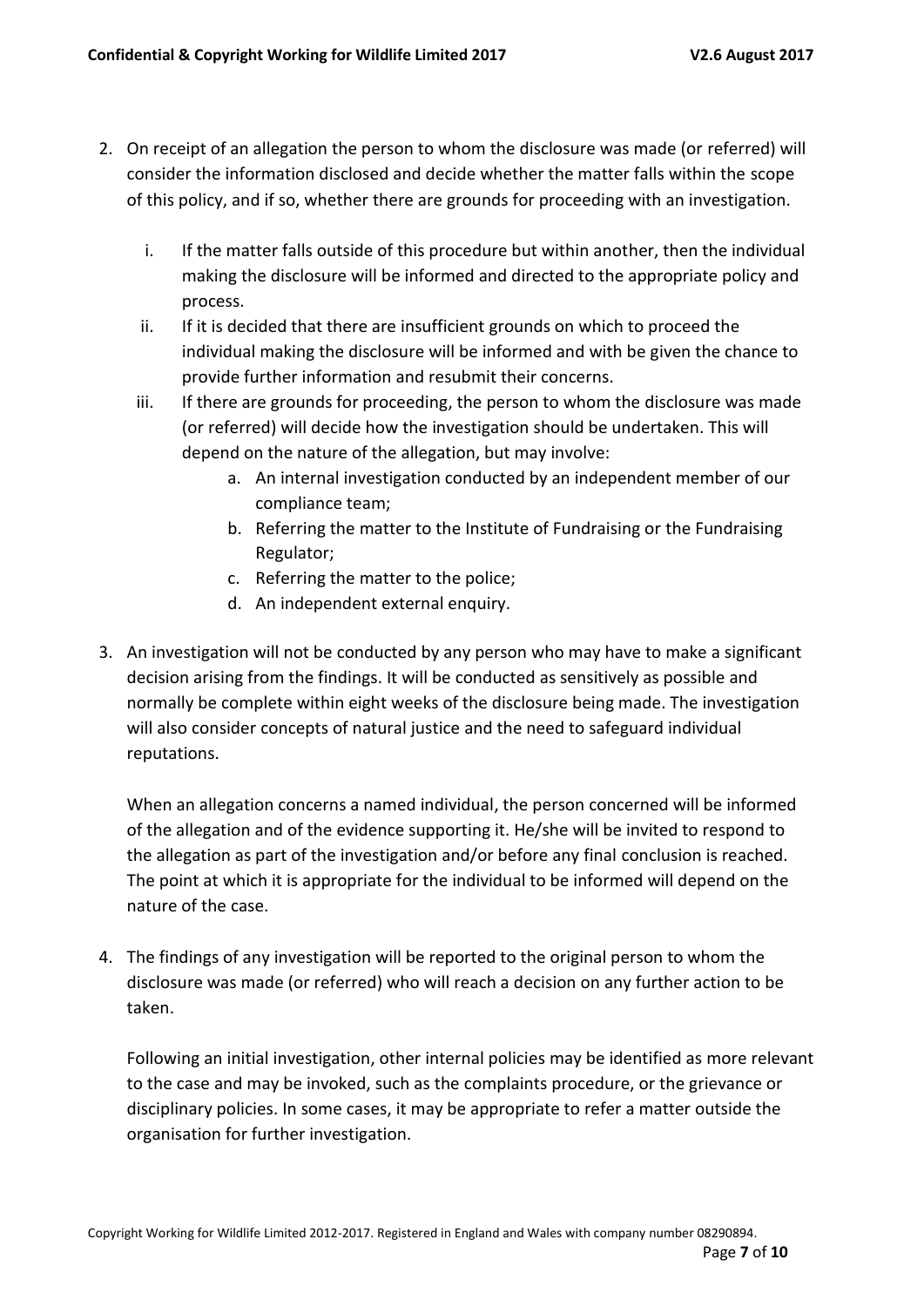The individual to whom the disclosure was made (or referred) will inform the person making the allegation of the conclusion reached and what action, if any, is to be taken and why.

5. If the individual making the disclosure is dissatisfied about how an inquiry was carried out and its resultant outcome then he/she may appeal to the Managing Director who may order the case to be reviewed.

If the disclosure relates to fundraising practice and the individual who made the allegation wants to escalate their concerns further after initial investigation by Working for Wildlife they are advised to contact the Fundraising Regulator directly by telephone (0300 999 3407) or via their website: [https://www.fundraisingregulator.org.uk/make-a](https://www.fundraisingregulator.org.uk/make-a-complaint/complain-about-a-fundraising-approach/)[complaint/complain-about-a-fundraising-approach/](https://www.fundraisingregulator.org.uk/make-a-complaint/complain-about-a-fundraising-approach/)

6. A report summarising all disclosures and inquiries plus any subsequent action that was taken will be made by the person to whom the disclosure was made (or referred) and will be retained for a minimum of three years.

# <span id="page-7-0"></span>**7.3 Safeguards**

Working for Wildlife is keen to ensure that the position of both the individual raising concerns and anyone about whom allegations might be made are safeguarded. It will do this through the following measures:

#### **7.3.1 Protection**

The policy offers protection against dismissal or other penalty by Working for Wildlife to those individuals who disclose any relevant concerns provided that the disclosure is made in good faith, in the reasonable belief that what is disclosed may help identify malpractice and to the appropriate person.

Furthermore, if someone tries to discourage an individual from coming forward to express a concern, W4W will treat this as a serious disciplinary offence. In the same way, anyone who criticises or victimises the individual after a concern has been expressed will be dealt with under the disciplinary process.

# **7.3.2 Confidentiality**

Working for Wildlife will aim to treat all disclosures and information regarding any action taken under these procedures in a confidential and sensitive manner, in particular:

# **i. Individual making a disclosure**

The identity of the individual making an allegation will remain confidential unless otherwise agreed with that individual, as long as it does not hinder or frustrate the investigation and is compatible with natural justice. However, the investigation process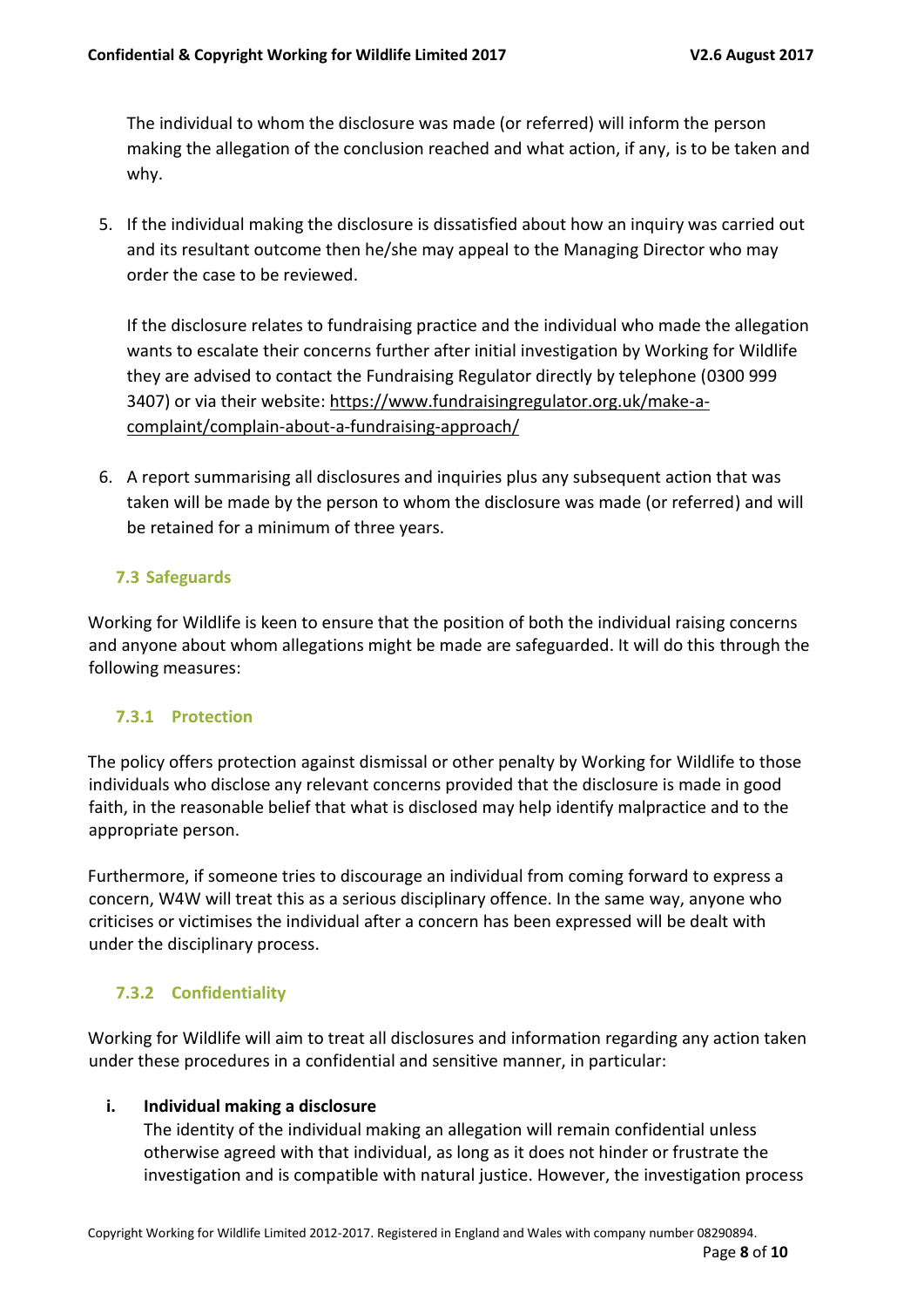may at some stage need to reveal the source of the information and the individual making the disclosure may at that stage need to provide an attributable statement as part of the evidence to be presented.

#### **ii. Named individual**

During the course of any investigation Working for Wildlife will, as far as is reasonably possible without prejudicing that investigation, endeavour to maintain confidentiality regarding the names of any person/people named in an allegation.

#### **7.3.3 Anonymous Allegations**

Individuals are normally expected to put their name to any disclosures or allegations that they make and concerns expressed anonymously will not normally be addressed. However, at its discretion, Working for Wildlife may decide to do so after taking into account the seriousness of the issues raised, the credibility of any allegations and the likelihood of being able to substantiate the allegation through attributable sources.

#### **7.3.4 Unsubstantiated Allegations**

No action will be taken against an individual who makes an allegation in good faith even if it is not confirmed by subsequent investigation. If however, an individual makes what are subsequently determined to be malicious or vexatious allegations or made for personal gain, and particularly if he or she persists in making them, disciplinary action may be taken. A disclosure may be deemed malicious or vexatious at any stage of the procedure.

#### <span id="page-8-0"></span>**7.4 Disclosure Summary**

The disclosure policy is designed to clarify the route through which concerns can be raised and to assure the individual that such matters will be taken seriously and will be acted upon. Working for Wildlife takes the view that in most cases an internal investigation and decision is likely to be the most appropriate action.

If an individual raises matters of concern outside of the organisation without first using this procedure he/she may be in breach of the disclosure policy. Such circumstances could be deemed to be a potential disciplinary offence especially if it causes or might have caused unnecessary reputational damage to a member of staff or to the organisation. In such circumstances, disciplinary action may be taken.

#### <span id="page-8-1"></span>**8. Summary**

In incidents of mystery shopping, complaints or commendations the AC of the staff member involved, will normally be the first person who is informed after Working for Wildlife is notified. It is then the ACs responsibility to investigate further and decide if further action is necessary and what course of action is to be taken.